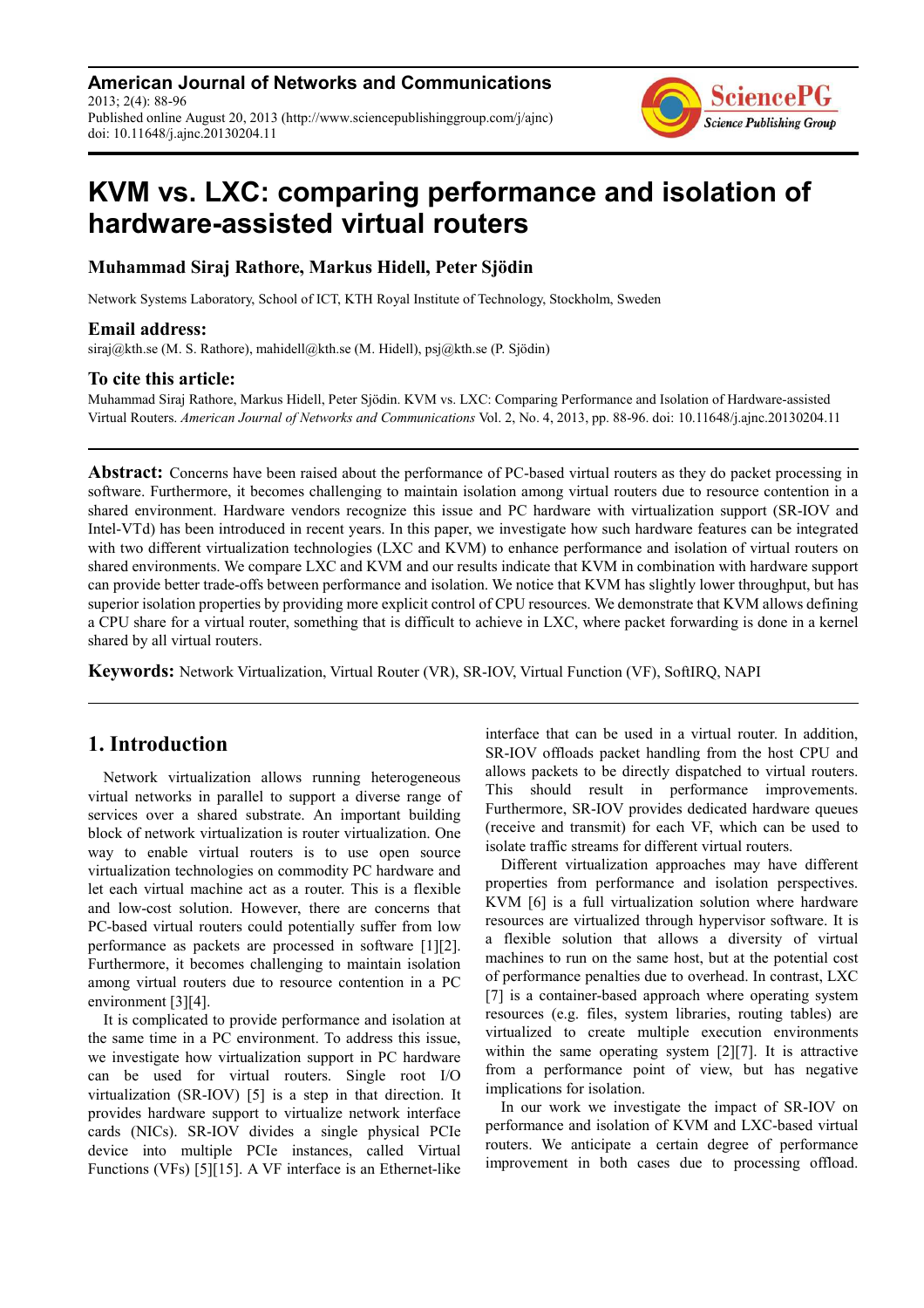However, we believe that different virtualization techniques can exploit hardware support differently depending on how packets are processed along the forwarding path. Hence, we examine the forwarding path and modifications made by the hardware. Our hypothesis is that KVM could make use of hardware support more effectively by eliminating a considerable amount of software-based packet processing. In comparison, LXC is already lightweight in nature, and the relative improvement gains could be less significant.

When it comes to isolation, the resource contention among virtual routers may lead to poor isolation properties. For instance, an overloaded virtual router can consume much CPU and starve others. Such behavior can be avoided by defining a guaranteed CPU share for a virtual router. In this regard, Linux kernel introduces a CPU share feature to provide controlled CPU access among different processes [8]. However, CPU share is intended to control CPU for user-space applications (processes) in server environments, and may not be directly applicable for virtual routers. Generally, a forwarding path is a combination of many different components including interrupt processing, kernel and user level devices. It is not trivial to control CPU usage along a forwarding path in a consolidated fashion. In such situations, SR-IOV might be useful. It offloads packet handling by replacing software-based processing modules along the forwarding path. We investigate how CPU share can be combined with hardware-assisted forwarding paths in KVM and LXC-based virtual routers. Furthermore, we analyze how CPU guarantees can be enforced and what the effects would be on isolation between virtual routers. Finally, we identify an approach that provides a suitable trade-off between performance and isolation after hardware support.

The rest of this paper is organized as follows: Section 2 surveys related work on virtual router platforms. Section 3 presents the packet forwarding architecture for KVM and LXC-based virtual routers. Thereafter, section 4 describes our performance and isolation measurements, results and discussion. Finally, Section 5 concludes the paper.

# **2. Related Work and Contributions**

There are several studies in the literature where Xen is proposed to enable virtual routers [9][10][11]. The work presented in [10] compares performance of two different versions of Xen (3.1 and 3.2). It shows that guest domain packet forwarding is improved in version 3.2, but that isolation is weakened when more virtual routers are added. Another work [11] suggests an architecture using Xen and Click. It achieves encouraging performance and isolation results, but requires dedicated NICs to be allocated to each virtual router, something that might be difficult to realize in practice. Others introduce customized components to improve forwarding performance [12], but observe degraded isolation (in terms of packet loss) at high network load.

We conclude from previous work that software-based solutions have difficulties providing high performance and strong isolation at the same time. We therefore propose a hardware-assisted platform for router virtualization. There are some examples where SR-IOV is proposed to improve performance of virtual machines [13][14] in a server setting. The focus of these studies is not on virtual routers and therefore no relevant results are available (e.g. packet forwarding rate, latency etc).

In our previous work, we study PC-based virtual routers [2][15]. The first study [2] compares two container-based approaches (i.e. OpenVZ and LXC) from a performance perspective. Our results show that LXC achieves better performance than OpenVZ. However, the work does not consider hardware assistance for virtualization. The other work [15] focuses on hardware assistance (i.e. SR-IOV) to enable virtual routers in LXC environment. We investigate how SR-IOV can be used to enable parallel forwarding paths over a multi-core platform. We dedicate a CPU core to each virtual router in order to improve performance and isolation. The focus of the current paper is different, since it aims to compare two different virtualization techniques. In addition, we evaluate a more challenging and practical scenario where a CPU core is shared between virtual routers. We anticipate that such resource sharing may result in degraded isolation properties for a shared kernel environment (i.e. LXC). In this regard, a KVM-based approach might be a better alternative, since it uses a different packet forwarding architecture.

To our knowledge, there is no previous work on comparing KVM and LXC for hardware-assisted virtual routers. These techniques are part of the mainstream Linux kernel and hence readily available. A solution based on them should be more up to date and adoptable. On the other hand, Xen based solutions in existing literature are not completely in line with main stream kernel. For instance, Xen uses custom process scheduler and memory management system.

We evaluate the CPU share feature of Linux kernel to control CPU usage of parallel running virtual routers, something not investigated before. In addition, we study how non-virtualized components of the underlying host (e.g. NAPI will be discussed later) can impact the behavior of virtual routers.

# **3. Virtual Routers Forwarding Architecture**

In this section we explore the packet forwarding path for KVM and LXC-based virtual routers. First we discuss various software-based devices to enable virtual routers. Then we investigate how these devices can be replaced with hardware-assisted devices. We analyze impact of hardware support on forwarding paths from performance and isolation perspectives.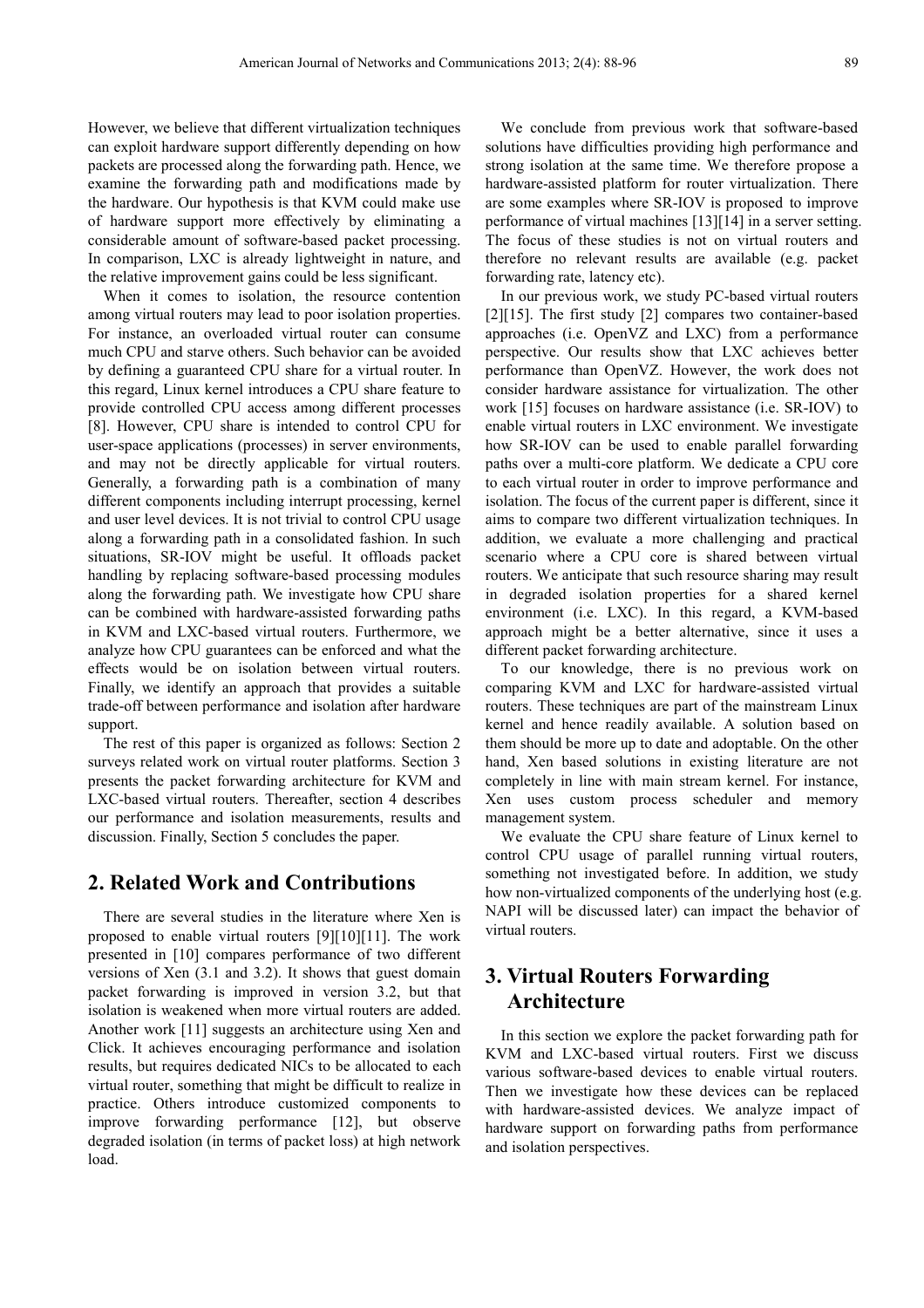#### *3.1. KVM-based Virtual Routers*

Figure 1 shows the packet forwarding path for a KVM-based virtual router. When a packet is received on a physical network interface (NIC1) it is copied to the main memory of the host system, and an interrupt is generated to notify the CPU. The Linux packet reception API (NAPI [16]) handles this interrupt. It adds the network interface to a queue (the NAPI poll list for interfaces with incoming traffic) and disables interrupts for more incoming packets on that interface. An RX SoftIRQ (software interrupt/kernel thread) is scheduled to process the packet. Through the SoftIRQ, NAPI serves network interfaces (i.e. packet processing) from the NAPI poll list in a round robin fashion.

In a virtualized environment, the first processing task is to identify the virtual interface (VIF) within the virtual router that should process the incoming packet. A VIF is an Ethernet-like interface with a unique MAC address. A virtual router may contain one or more VIFs. The VIF is identified based on the destination MAC address in the Ethernet header. This process is known as physical-virtual *device mapping* (Figure 1).



*Figure 1. Forwarding path- KVM-based virtual router* 

There are various options for how to perform device mapping. The most common is Linux bridging. It is a software implementation of a bridge function that can switch packets between any pair of interfaces based on MAC addresses. However, Linux bridging has a considerable amount of overhead for redirecting packets between virtual and physical interfaces. Similar solutions are virtual switch [17] and Open vSwitch [18]. An attractive solution from a performance perspective is to replace the software bridge with macvlan devices. A macvlan device maintains a static MAC address table to

provide physical to virtual address mapping and thus incurs less processing overhead [2].

After the device mapping, the packet should be made available to the virtual router on the VIF. However, according to the KVM architecture, a guest machine runs in user space with its own memory management system [6]. This requires a copy operation to move the packet from kernel to the user memory that belongs to the VIF. Furthermore, a CPU context switch is also required from kernel to user mode. Hence, a packet cannot be immediately delivered to the VIF after device mapping. Instead, it must be queued in kernel space. We use the tap device for this purpose (Figure 1). The tap device is a layer 2 network device that consists of two interfaces, one in kernel space and one in user space. The two interfaces are connected in such a way that data written at one end is available for reading at the other end.

At this point there are several alternatives for a VIF. For instance, a virtual interface can be an emulated network device using Qemu. An emulated device can be attractive as it uses standard network device drivers without any changes (e.g. Intel e1000). However, emulation is a CPU-intensive task and leads towards high performance penalties. Another option is the virtio para-virtualized network device. It is optimized to reduce virtualization overhead but requires modifications in the guest kernel. Yet another option is the macvtap device. It integrates the functionality of macvlan (device mapping), tap device and VIF in a single device, which makes it an attractive choice.

Once the packet is available on the ingress VIF (VIF1 in Figure 1) of the virtual router, the forwarding decision is taken and next hop is determined. The packet is placed on the outgoing virtual interface VIF2. After that, the tap interface and the mapping device are used in order to place the packet on the outgoing physical interface (NIC2).

We conclude that the software-based approach demands much packet processing in order to deliver a packet to a virtual router, which could lead to performance penalties. In contrast, a hardware-assisted approach makes it possible to directly deliver a packet to a virtual interface inside a virtual router without any major intervention from the system CPU. With such an approach, when a packet is received on a NIC, it is passed to a hardware switch inside the NIC. A destination MAC address lookup is performed to determine the VF. After that, the packet is placed on a hardware queue reserved for that VF. The next step is to transfer the packet from NIC to the VF's memory areas in the virtual router (i.e. the guest machine). The guest machine has its own memory addresses separated from host memory addresses, so guest memory addresses need to be translated to host memory addresses in order to perform a DMA operation. Hardware support for such address translation is integrated inside the CPU chipset [19] (Intel-VTd, directed I/O), which makes it possible to directly transfer a packet to virtual router memory (something that would otherwise require software intervention). This should improve forwarding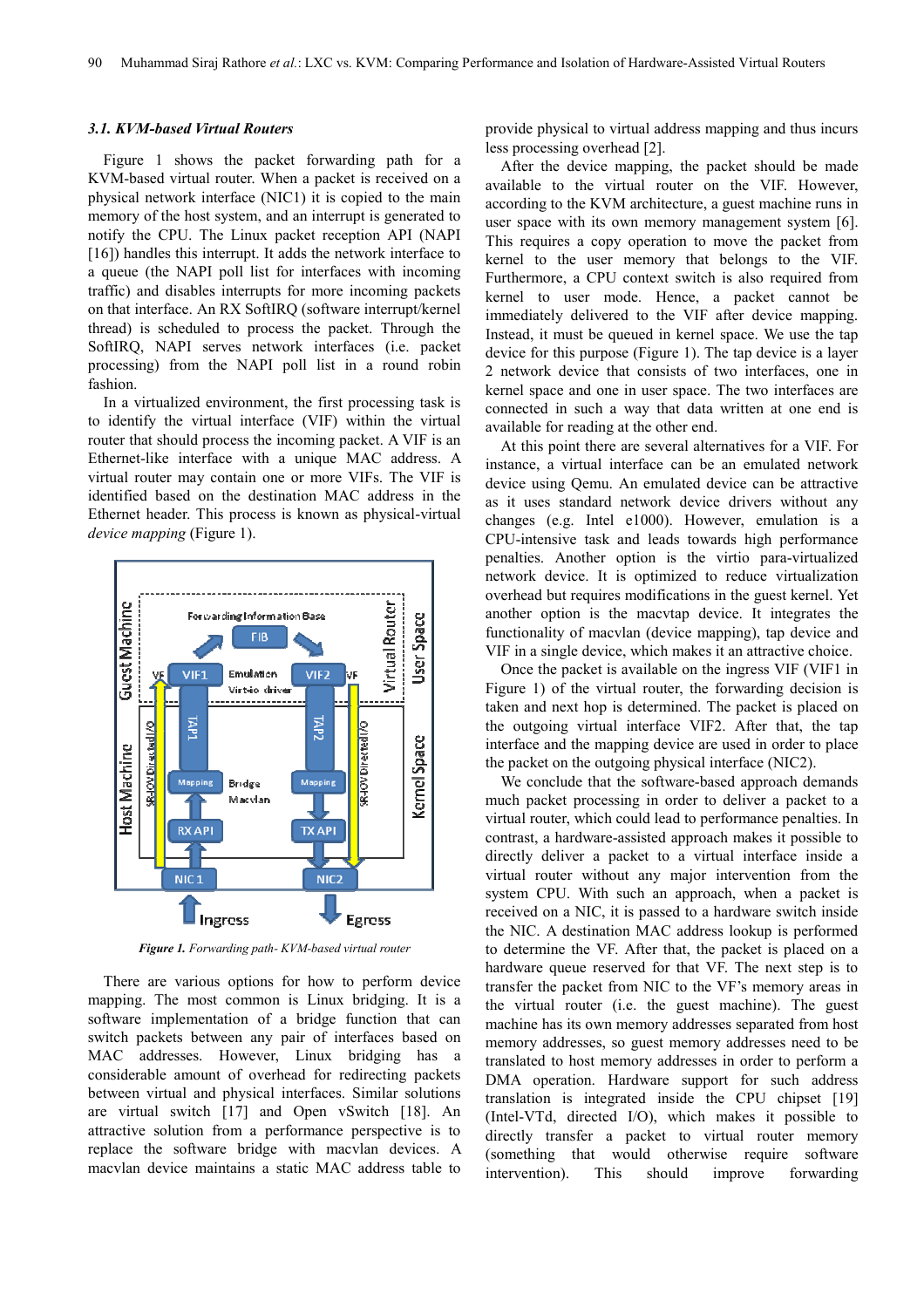performance.

We see in Figure 1 that SR-IOV replaces many software-based devices (e.g. bridge, macvlan, and tap) and therefore appears promising for considerable processing offload. We also observe other architectural benefits; SR-IOV replaces the entire kernel level packet processing required in the software-based solution. Packets are processed only in user space. This should improve cache locality and reduce the amount of CPU context switches (between kernel and user space) compared to a software-based architecture. In addition, it should be more straight-forward to control a CPU in such an architecture, by for example defining CPU share for user space processes. As a result, we expect to achieve better isolation between virtual routers.

#### *3.2. LXC-based Virtual Routers*

In the case of LXC, packet reception and device mapping are similar to that of KVM. However, in contrast to KVM, LXC performs packet forwarding in kernel space, as shown in Figure 2. It does not require any packet copying or context switching operations, and the packet is immediately available to a virtual router after device mapping. This should result in better performance, compared to KVM.

We have two choices for VIFs. The first is the virtual Ethernet (veth) device. It is an Ethernet-like device, which can be used in combination with the bridge device in order to access the host's physical devices. Alternatively we can use the macvlan device, which combines the functionality of virtual interfaces and device mapping.



*Figure 2. Forwarding path- LXC-based virtual router* 

We see in Figure 2 that SR-IOV can be used in the same way as for KVM to offload packet processing onto the hardware. However, in contrast to KVM, there are not many differences between software and hardware based solutions from an architectural point of view, since both

solutions perform packet processing in kernel space. The kernel space processing might be an advantage from a performance point of view, but there are potential drawbacks from a resource management perspective. The reason is that packet handling inside the kernel is mainly done through SoftIRQ processing. SoftIRQ serves all (virtual) interfaces in a round robin fashion with equal priority, even though the interfaces may belong to different virtual routers. Accordingly, it is not possible to control the CPU usage of individual forwarding paths, something that we expect could lead to poor isolation properties.

### **4. Experimental Evaluation**

In this section we evaluate performance and isolation of KVM and LXC-based virtual routers. First, we measure performance both for software and hardware based solutions. For KVM, we compare macvtap and SR-IOV whereas macvlan and SR-IOV are compared in LXC. We investigate the level of performance gains that can be achieved using hardware assistance. As the next step we increase the number of virtual router running in parallel and measure the effect on aggregated performance.

For the isolation study, we consider two SR-IOV-based virtual routers running in parallel with different performance requirements. We overload one of the virtual routers and study the impact on the performance of the other virtual router. We evaluate two different scenarios by varying performance requirements and offered loads.



*Figure 3. Experimental test bed* 

The experimental setup is shown in Figure 3. We use three Linux machines where the first, Traffic Generator, is used to generate network load using pktgen [20]. The load is fed into the device under test (DUT). The DUT has two physical interfaces and a virtual router that forward packets from one interface to the other. The virtual router is configured with two virtual interfaces as shown in Figure 3; one virtual interface is connected to the physical ingress interface while the other virtual interface is connected to the physical egress interface. The network load is received on a third machine, Traffic Sink. All performance measurements are taken at Traffic Sink using pktgen receiver side utility [21].

The hardware used for DUT is Intel i7 Quad Core 3.4 GHz processor (Intel VT-d supported, chipset Intel Q-67 Express) and 4GB of RAM, running Linux kernel net-next 3.2-rc1. We use a single CPU core in all experiments unless otherwise stated. The machine is also equipped with one 1 Gbps dual-port NIC with an Intel 82576 GbE controller. On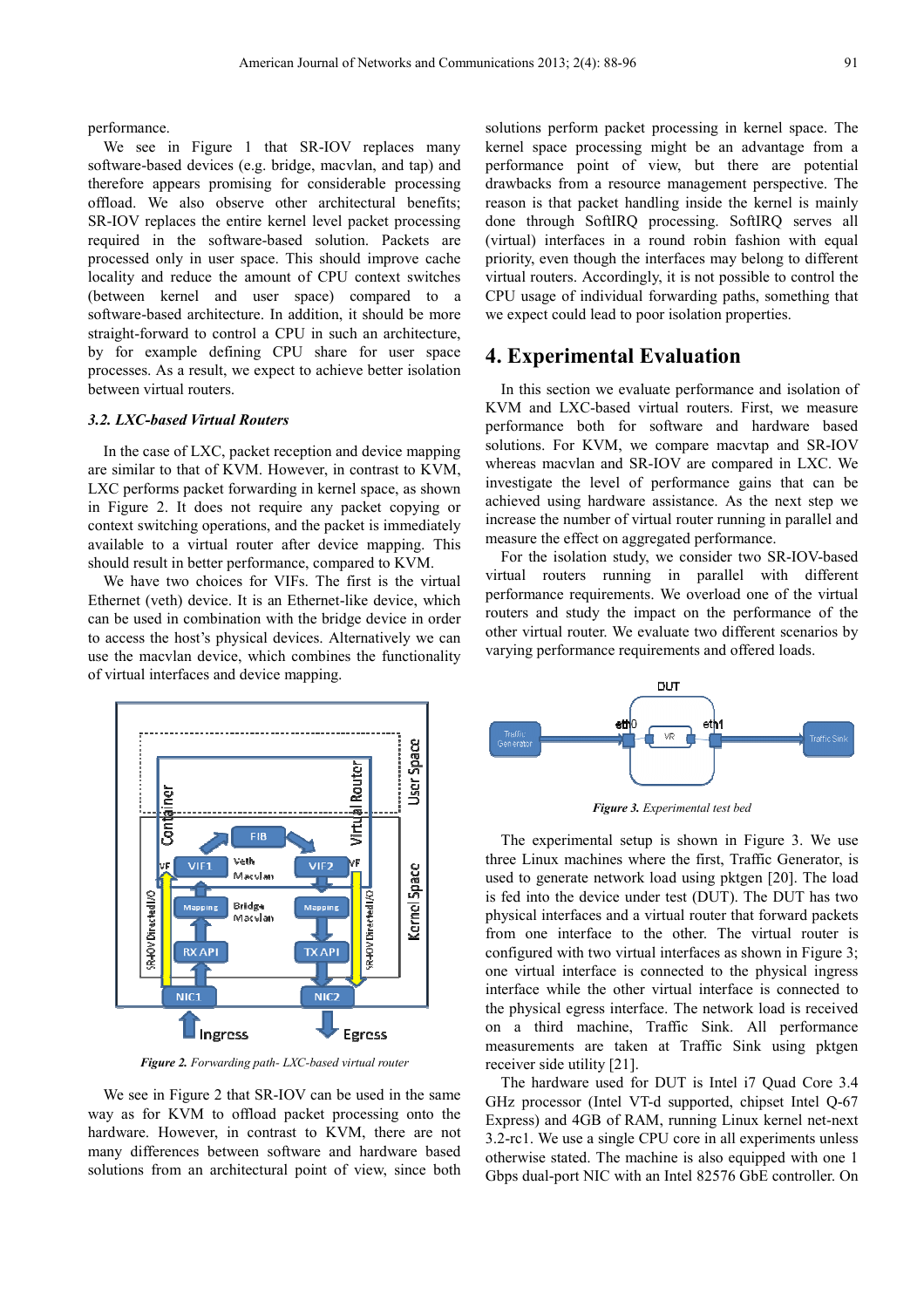each port a maximum of eight SR-IOV devices are supported. It means that we can run up to eight parallel virtual routers using the configuration shown in Figure 3.

#### *4.1. Performance Results*

We offer network load (100 UDP Flows) on DUT and gradually increase the load until line rate i.e. 1488 kilo packets per second (kpps) using 64 byte packets. As a baseline, we relate the performance of the virtual router to the performance of regular "IP forwarding" in a non-virtualized Linux-based router.

The throughput results are presented in Figure 4. It can be seen that only the baseline IP forwarder is able to achieve line rate. The rest of the configurations are below line rate. SR-IOV has the highest rate compared to the other software-based approaches. It is interesting to note that the difference between SR-IOV (KVM) and SR-IOV (LXC) is marginal. The former achieves 1250 kpps whereas SR-IOV (LXC) obtains 1300 kpps. It indicates that full virtualization with proper hardware support can achieve performance comparable to that of lightweight containers.



*Figure 4. Throughput- LXC vs. KVM based virtual router* 

A clear performance difference can be observed among the software-based approaches. The macvlan (LXC) achieves around 11 times higher throughput than macvtap (KVM). This is remarkable, so we investigate more closely the poor performance of macvtap. With macvtap, there is a significant amount of packet drop on the tap interface (kernel side) at high packet rates. The amount of packet drop increases when the load is increased. This results in more throughput degradation. For instance, we see in Figure 4 that throughput is around 280 kpps for macvtap (KVM) at an offered load of 280 kpps. However, when load is increased up to the line rate, throughput degrades to 100 kpps.

We further investigate the reasons behind this large packet drop by measuring how CPU utilization varies with offered load. In addition to total CPU utilization, we also measure CPU consumption in kernel and user space. We see in Figure 5 that macvtap-kernel CPU usage increases

very quickly with offered load. This behavior points towards an architectural bottleneck of the KVM software-based setup: In the software-based approach, packets are switched between kernel and user space during forwarding and this switching becomes a bottleneck at high load. The packet handling is done through SoftIRQs inside the kernel, which runs at higher CPU priority than user space processes. At high offered load, the CPU is occupied with SoftIRQ processing most of the time. This results in starvation of user space processes and the virtual router is unable to process its incoming queue. As a result, packets are simply dropped after RX SoftIRQ handling, without further processing. This is clearly a waste of CPU resources and results in throughput degradation. The SR-IOV (KVM) eliminates this bottleneck by offloading the kernel side packet handling to hardware. This results in much higher throughput.



*Figure 5. CPU utilization of KVM based virtual router* 

In addition to throughput, we measure latency at maximum offered load (i.e. line rate). The results follow the same pattern as for the throughput measurements. We see in Figure 6 that SR-IOV is very effective for KVM and produces comparable results to SR-IOV (LXC).



*Figure 6. Latency- LXC vs. KVM based virtual router* 

As a next step, we gradually increase the number of virtual routers running in parallel. We offer load at line rate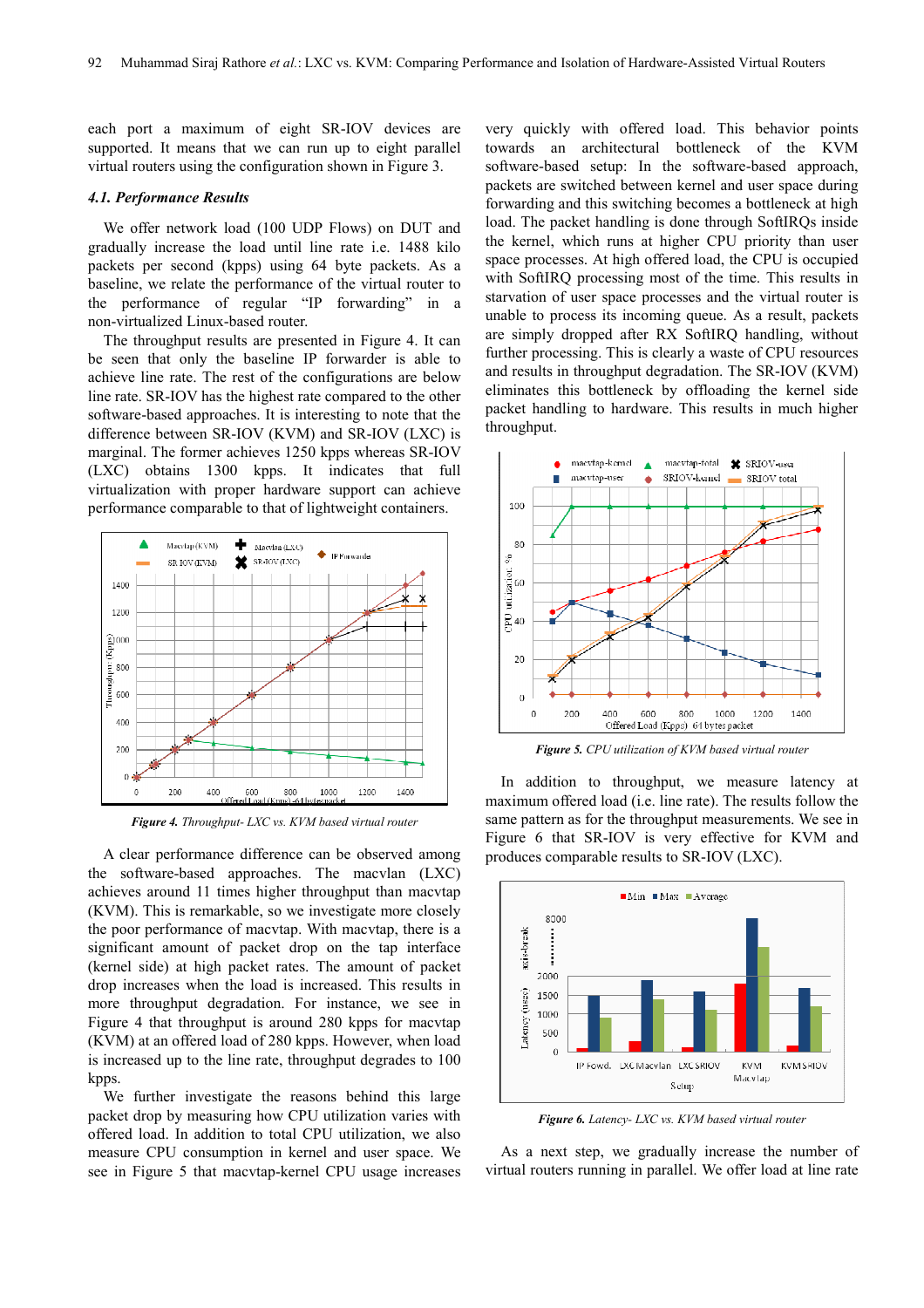and measure the aggregated throughput. We see in Figure 7 that throughput for the macvtap case drops to zero with five virtual routers. It shows complete starvation of user space tap devices as a result of extensive SoftIRQ processing. The performance is quite reasonable for the rest of the configurations. It appears that SR-IOV (LXC) scales better than SR-IOV (KVM). The performance difference becomes more pronounced as the number of virtual routers increases. The SR-IOV (LXC) achieves 1230 kpps whereas SR-IOV (KVM) obtains 949 kpps for eight parallel virtual routers. The difference is considerable; still, SR-IOV (KVM) is achieving reasonable performance at high-load conditions (i.e. 64-byte packets).



*Figure 7. Throughput vs. no. of virtual routers (1 CPU core)*



*Figure 8. Throughput vs. no. of virtual routers (2 CPU cores)*

As the next step, we investigate how performance scales while introducing another CPU core. We configure a CPU core to process all traffic belonging to one virtual router while the other core services a second virtual router. It can be seen in Figure 8 that line rate (1488 kpps) is achieved both for SR-IOV (LXC) and SR-IOV (KVM). However, some performance drop can be seen while adding more virtual routers for SR-IOV (KVM). Apart from this, performance is still quite high and we observe performance scalability for both cases. It can also be noticed that we are approaching line rate and adding more CPU cores probably would not increase throughput much. In this regard, it might be interesting to test performance scalability over a 10Gbps network.

#### *4.2. Isolation Results*

For the isolation experiments we focus on SR-IOV (KVM) and SR-IOV (LXC). We consider two identical virtual routers VR1 and VR2, with two VFs on each virtual router (Figure 9). We offer network load on eth0. The two virtual routers are responsible for processing packets in parallel and for forwarding them onto the same outgoing interface eth1.



*Figure 9. Isolation test setup* 

In this setup we use a single CPU core for both virtual routers, in order to explore possible CPU contention under stress and then investigate different ways of resolving it. We consider two different scenarios of router overload:

#### *4.2.1. Scenario I: VR1 overloaded, VR2 fixed at 400 kpps*

In this scenario we assume that the performance requirement for VR2 is 400 kpps. The VR1 is free to attain as much throughput as possible. However, the objective is that the load conditions on VR1 should not affect the performance of VR2. We offer a network load of 400 kpps towards each virtual router. The aggregated offered load on the DUT is 800 kpps. At this point, we gradually overload VR1 and study the impact on the performance of VR2. The offered load for VR1 is increased up to 1088 kpps (when a line rate of 1488 kpps on eth0 is reached) while it remains at 400 kpps for VR2.

The results are shown in Table 1 and Table 2 for LXC and KVM respectively. We can see that isolation is maintained both for LXC and KVM. The performance for VR2 remains at 400 kpps no matter the load conditions on VR1.

We believe that the high degree of isolation of LXC comes from the NAPI RX API in the host kernel. In our setup, we have incoming traffic on two VFs belonging to two different virtual routers. This means that the host kernel is responsible for handling incoming traffic on two interfaces in parallel. The NAPI algorithm maintains fairness among network interfaces that share a CPU [16]. The network interfaces are served in a round robin fashion during a RX SoftIRQ. The NAPI processes only a certain number of packets for an interface before it switches to serve the other interface. In this way it is not possible for an interface to monopolize the CPU. As a result, in an overload situation the excessive packets are simply dropped. This may result in some throughput degradation but provides isolation between interfaces.

The strong isolation properties of KVM may come from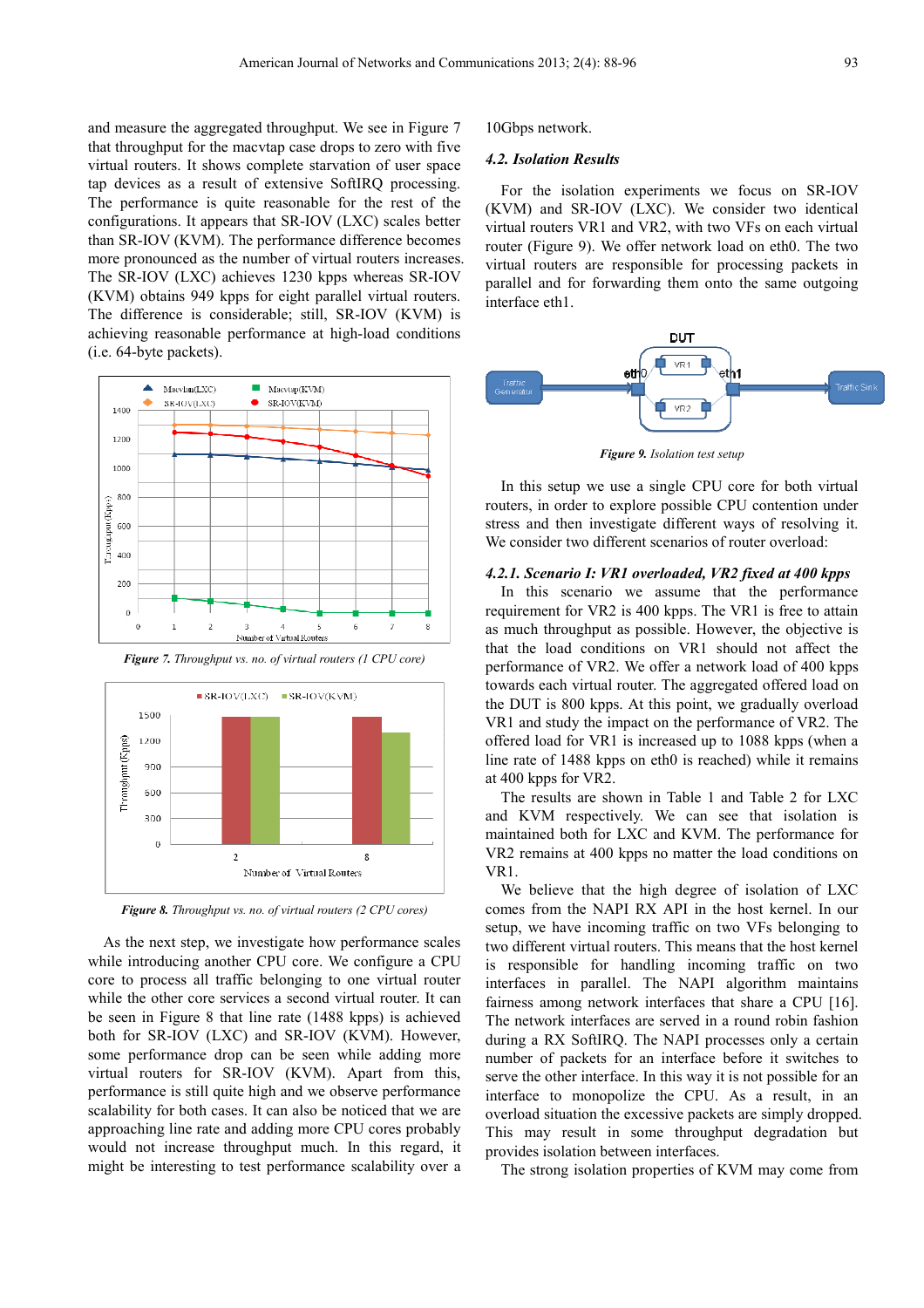Linux completely fair process scheduler (CFS) [8]. KVM-based virtual routers (which are simple user space processes as discussed in Section 3) are scheduled using CFS. The CFS maintains a mechanism (i.e. red block tree) to impose certain degree of fairness in CPU time allocation among processes. A process that receives less CPU time is given priority over those that have consumed more CPU time. As a result all running processes receive a fair amount of CPU time.

|      | <b>Offered load (kpps)</b> |       | $CPU\%$ |     | Throughput (kpps) |       |  |  |  |
|------|----------------------------|-------|---------|-----|-------------------|-------|--|--|--|
| VR1  | VR <sub>2</sub>            | Total | Total   | VR1 | VR <sub>2</sub>   | Total |  |  |  |
| 400  | 400                        | 800   | 61      | 400 | 400               | 800   |  |  |  |
| 600  | 400                        | 1000  | 75      | 600 | 400               | 1000  |  |  |  |
| 800  | 400                        | 1200  | 85      | 705 | 400               | 1105  |  |  |  |
| 1000 | 400                        | 1400  | 100     | 715 | 400               | 1115  |  |  |  |
| 1088 | 400                        | 1488  | 100     | 720 | 400               | 1120  |  |  |  |

*Table 1. LXC: VR1 overloaded and VR2 fixed at 400 kpps* 

| <b>Table 2.</b> KVM: VR1 overloaded and VR2 fixed at 400 kpps |  |  |  |  |
|---------------------------------------------------------------|--|--|--|--|
|---------------------------------------------------------------|--|--|--|--|

| <b>Offered load (kpps)</b> |                 | $CPU\%$ |     |                 | Throughput (kpps) |     |                 |      |
|----------------------------|-----------------|---------|-----|-----------------|-------------------|-----|-----------------|------|
| VR1                        | VR <sub>2</sub> | Tot     | VR1 | VR <sub>2</sub> | Tot               | VR1 | VR <sub>2</sub> | Tot  |
| 400                        | 400             | 800     | 33  | 33              | 66                | 400 | 400             | 800  |
| 600                        | 400             | 1000    | 49  | 33              | 82                | 600 | 400             | 1000 |
| 800                        | 400             | 1200    | 60  | 33              | 93                | 800 | 400             | 1200 |
| 1000                       | 400             | 1400    | 67  | 33              | 100               | 836 | 400             | 1236 |
| 1088                       | 400             | 1488    | 67  | 33              | 100               | 842 | 400             | 1242 |

*4.2.2. Scenario II: VR2 overloaded, VR1 fixed at 800 kpps*  We see in scenario I that isolation is achieved thanks to built-in fairness policies in Linux kernel. However, for other scenarios where for instance one virtual router should be given priority over other, fairness policies might be less suitable.

In order to test our hypothesis we make some changes to scenario I. We still assume a performance requirement of 400 kpps for VR2. In addition, we consider VR1 with a performance requirement of 800 kpps. However, here we overload VR2 instead. The offered load for VR2 is increased from 400 kpps to 688 kpps whereas a constant load of 800 kpps is offered on VR1. Ideally, the overload conditions on VR2 should not degrade VR1 performance.

The results are shown in Table 3 and Table 4 for LXC and KVM respectively. We notice that both LXC and KVM yield poor isolation. In LXC, we observe that VR1 performance decreases from 719 kpps to 667 kpps whereas

it increases from 400 kpps to 633 kpps for VR2. In KVM, we notice that VR1 performance decreases from 800 kpps to 682 kpps whereas it increases from 400 kpps to 567 kpps for VR2. The poor isolation is related to the lack of sufficient CPU resource for VR1. For instance we see in Table 4 that 61% CPU is required to support 800 kpps. However, when the load increases on VR2 the CPU usage for VR1 drops to 53%, as a result of CPU contention between VR1 and VR2. As a result, we observe performance degradation for VR1.

In order to achieve the required isolation, we should give priority to VR1 over VR2 in terms of CPU time. However, this is hard in LXC for two reasons. First, it is difficult to control CPU usage for each virtual router in a shared kernel. This is the reason why we are unable to present such data in Table 1 and Table 3. Secondly, LXC uses NAPI for packet processing in host kernel. The fairness policy of NAPI algorithm provides equal CPU time to the virtual routers. There is no easy way to adapt NAPI's behavior to our requirements. In the first scenario, our performance requirements match with NAPI behavior and we achieve isolation. However, in the second scenario, it is not the case and we observe poor isolation. We also notice that the CPU share feature has no control over shared-kernel forwarding paths as it is intended for user space processes.

In contrast to LXC, the KVM virtual router is a user space process and hence priority can be given to any virtual router using CPU share. When CPU share is configured, it changes CFS from a "fair" to a "proportional weight" scheduler. We allocate a CPU share to VR1 that is two times to the CPU share of VR2. It allows VR1 to obtain at least 66.66% of CPU time whereas VR2 is allowed to get at least 33.33%. The behavior of CPU share is work-conservative, which means that a VR is privileged to consume any unused share (or a portion of share) of the other VR(s). We repeat our experiment with these settings and the results are shown in Table 5. We see that both virtual routers achieve the required performance even in overload situations. VR1 is ensured its required CPU share regardless the load conditions on VR2. We also notice that VR1 consumes less than its allocated share and that an additional share is used by VR2 without causing any isolation problems.

*Table 3. LXC: VR2 overloaded and VR1 fixed at 800 kpps* 

| <b>Offered load (kpps)</b> |                 |       | $CPU\%$ |     | Throughput (kpps) |       |  |  |  |
|----------------------------|-----------------|-------|---------|-----|-------------------|-------|--|--|--|
| VR1                        | VR <sub>2</sub> | Total | Total   | VR1 | VR <sub>2</sub>   | Total |  |  |  |
| 800                        | 400             | 1200  | 87      | 719 | 400               | 1119  |  |  |  |
| 800                        | 500             | 1300  | 100     | 708 | 500               | 1208  |  |  |  |
| 800                        | 600             | 1400  | 100     | 687 | 600               | 1287  |  |  |  |
| 800                        | 688             | 1488  | 100     | 667 | 633               | 1300  |  |  |  |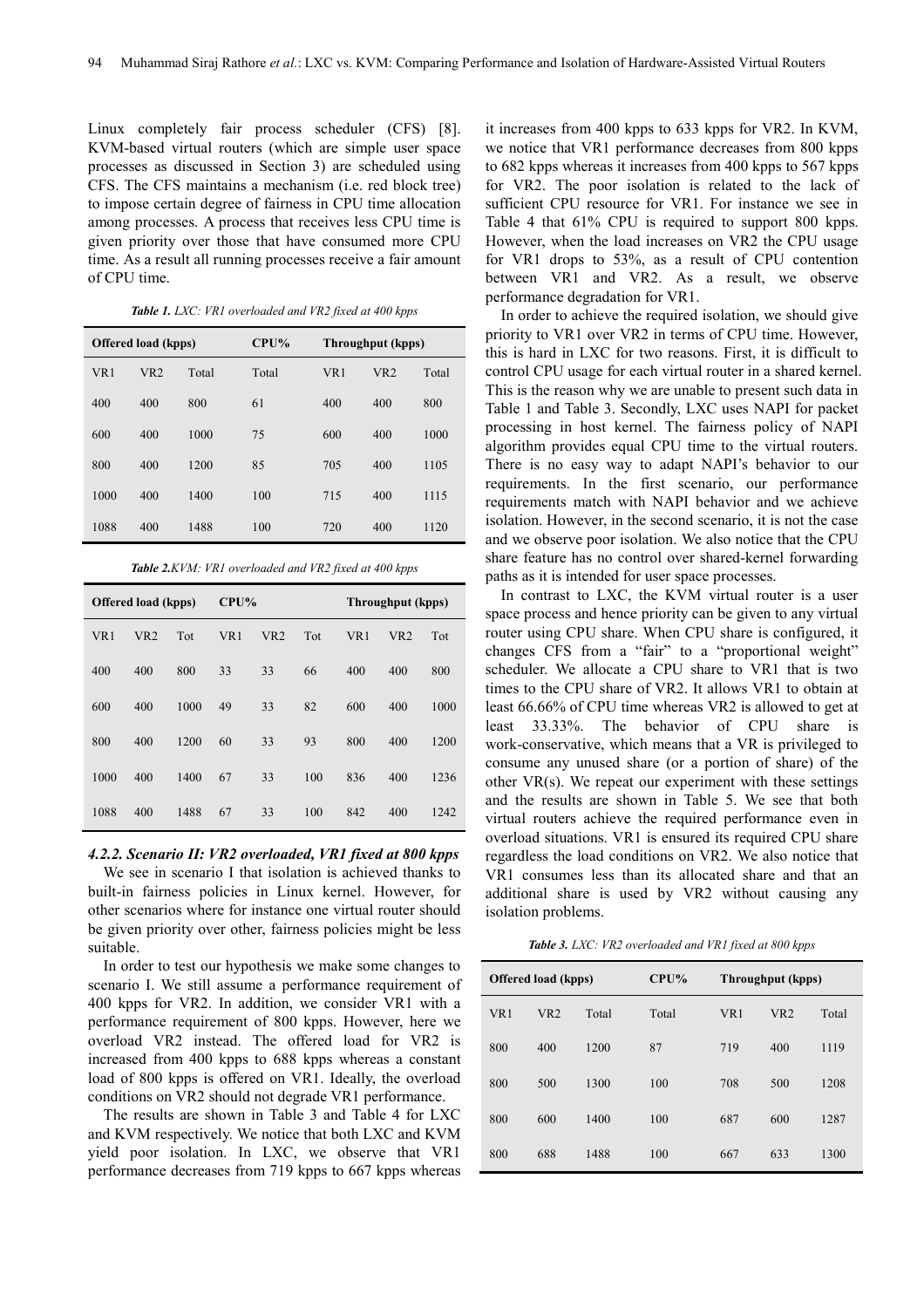*Table 4. KVM: VR2 overloaded and VR1 fixed at 800 kpps* 

| <b>Offered load (kpps)</b> |                 | $CPU\%$ |     |     | Throughput (kpps) |     |                 |      |
|----------------------------|-----------------|---------|-----|-----|-------------------|-----|-----------------|------|
| VR1                        | VR <sub>2</sub> | Tot     | VR1 | VR2 | Tot               | VR1 | VR <sub>2</sub> | Tot  |
| 800                        | 400             | 1200    | 61  | 33  | 94                | 800 | 400             | 1200 |
| 800                        | 500             | 1300    | 59  | 41  | 100               | 778 | 460             | 1238 |
| 800                        | 600             | 1400    | 56  | 44  | 100               | 739 | 502             | 1241 |
| 800                        | 688             | 1488    | 53  | 47  | 100               | 682 | 567             | 1249 |

*Table 5. KVM CPU share: VR2 overloaded and VR1 fixed at 800* 

| <b>Offered load (kpps)</b> |                 | $CPU\%$ |     |                 | Throughput (kpps) |     |                 |      |
|----------------------------|-----------------|---------|-----|-----------------|-------------------|-----|-----------------|------|
| VR1                        | VR <sub>2</sub> | Tot     | VR1 | VR <sub>2</sub> | Tot               | VR1 | VR <sub>2</sub> | Tot  |
| 800                        | 400             | 1200    | 60  | 33              | 93                | 800 | 400             | 1200 |
| 800                        | 500             | 1300    | 61  | 39              | 100               | 800 | 441             | 1241 |
| 800                        | 600             | 1400    | 60  | 40              | 100               | 800 | 443             | 1243 |
| 800                        | 688             | 1488    | 61  | 39              | 100               | 800 | 440             | 1240 |

## **5. Conclusions and Future Work**

In this paper we compare KVM and LXC as means to enable virtual routers. We investigate the level of performance that can be gained using hardware support for virtualization. The results show that hardware support is especially effective for full virtualization (KVM). We find that switching packets between kernel and user space is a potential bottleneck for the software-based KVM approach at high offered loads. The hardware assistance makes it possible to perform the entire packet processing in user space. This alleviates the bottleneck and we can see a significant performance improvement (Figure 4). In comparison, the behavior of LXC is somewhat different. We see some performance gain when moving from a software-based to a hardware-assisted approach. The gain is expected as we offload some packet processing (e.g. device mapping) onto hardware. However, in contrast to KVM, the hardware assistance does not constitute any major architectural changes, since packet processing is still done in the shared kernel. The shared kernel makes it hard to restrict the CPU allocation for a particular virtual router, which leads to very limited possibilities for isolating virtual routers from each other. In contrast, the KVM hardware-assisted architecture achieves a much higher degree of isolation between virtual routers. It is sufficient to control the CPU share for a virtual router process running in user space.

For future work, we plan to enable multiple virtual networks with QoS guarantees for different types of services on a shared substrate.

# **References**

- [1] J. Whiteaker, F. Schneider, R. Teixeira, "Explaining packet delays under virtualization," ACM SIGCOMM Computer Communication Review, Vol. 41 Number 1, January 2011.
- [2] S. Rathore, M. Hidell, P. Sjödin, "Performance Evaluation of Open Virtual Routers," IEEE GlobeCom workshop on future Internet, Miami USA, December 2010.
- [3] S. Rathore, M. Hidell, P. Sjödin, "Data Plane Optimization in OpenVirtual Routers," IFIP Networking, Valencia Spain, May 2011.
- [4] G. Somani, S. Chaudhary, "Application performance isolation in virtualization," IEEE International Conference on Cloud Computing, Bangalore India, September 2009.
- [5] PCI-SIG: PCI-SIG Single Root I/O Virtualization Specifications. http://www.pcisig.com/specifications/iov/single\_root/
- [6] A.Kivity, Y.Kamay, D.Laor, "KVM: Linux virtual machine monitor," Proceedings of Linux Symposium, Ottawa Canada, June 2007.
- [7] Linux Namespaces, http://lxc.sourceforge.net/index.php/about/kernel-namespace s/
- [8] Linux process scheduler, https://www.kernel.org/doc/Documentation/scheduler/sched -design-CFS.txt
- [9] N. Egi, A. Greenhalgh, M. Handley, M. Hoerdt, L. Mathy, and T. Schooley, "Evaluating Xen for virtual routers," IEEE ICCCN workshop on Performance Modeling and Evaluation in Computer and Telecommunication Networks (PMECT07), Honolulu USA, August 2007.
- [10] F. Anhalt, P. Primet, "Analysis and experimental evaluation of data plane virtualization with Xen," IEEE International Conference on Networking and Services (ICNS), Valencia Spain, April 2009.
- [11] Greenhalgh, M. Handley, L. Mathy, N. Egi, M. Hoerdt, and F. Huici, "Fairness issues in software virtual routers," ACM SIGCOMM PRESTO Workshop, Seattle USA, August 2008.
- [12] S. Bhatia et al. "Hosting virtual networks on commodity hardware," Georgia Tech. University, Tech. Report, GT-CS-07-10, January 2008.
- [13] J. Liu, "Evaluating Standard-Based Self-Virtualizing Devices: A Performance Study on 10 GbE NICs with SR-IOV support," IEEE International Symposium on parallel and distributed processing, Atlanta USA, 2010.
- [14] Y. Dong, X. Yang, X. Li, J. Li, K. Tian, H. Guan, "High Performance Network Virtualization with SR-IOV," IEEE International Symposium on High Performance Computer Architecture, Banglore India, 2010.
- [15] S. Rathore, M. Hidell, P. Sjödin, "PC-based Router Virtualization with Hardware Support," IEEE International Conference on Advanced Information Networking and Applications (AINA), Fukuoka Japan, March 2012.
- [16] J.H.Salim, R.Olsson, A.Kuznetsov, "Beyond softnet," Proceedings of the 5th Annual Linux Showcase &